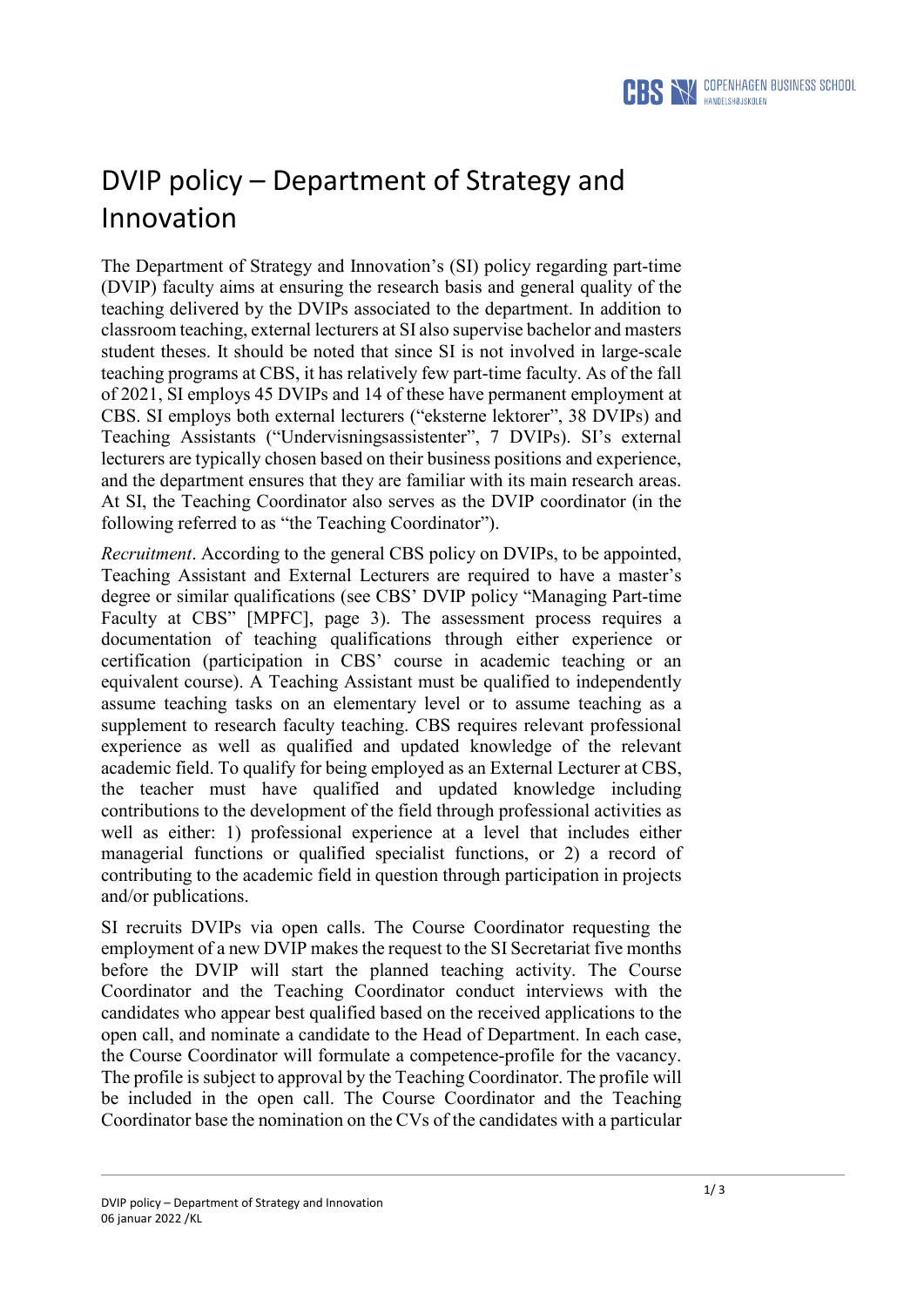

focus on teaching experiences and completed teaching-related courses as well as on the match between the candidate's profile and the competence-profile for the vacancy. The Course Coordinator produces a short written rationale for why a given candidate was chosen and submits this statement with the request for whom to employ to the SI Secretariat. It is SI policy not to recruit DVIPs with the sole purpose of conducting supervision of students. In the case of contract extensions, the Course Coordinator and the Head of Department will evaluate the case.

*Integration into the department and academic support*. The Course Coordinator is the main responsible for the DVIPs teaching activities in his/her course. SI has a policy of mandatory DVIP participation in coordination meetings with the Course Coordinator. This helps ensure that the individual DVIP knows the context in which his/her teaching activities are taking place by providing knowledge of the relevant degree program. The Teaching Coordinator coordinates the efforts with the individual Course Coordinators. The role of the Course Coordinator involves meetings with the DVIPs with the aim of ensuring that the quality of teaching is up to the standard required in terms of academic content and pedagogical execution. In the case of parallel teaching on the same subject for different groups of students within large study programs (such as HA), the Course Coordinator is also required to coordinate the VIPs so that the teaching is conducted in a similar fashion across the different student groups.

Each DVIP is allocated a SI "VIP buddy". As a starting point, the Course Coordinator serves as the VIP buddy for a given DVIP (provided that the Course Coordinator works at SI). In situations where the DVIP conducts thesis supervision only, the VIP buddy role will be served by the Program Coordinator (provided that the Program Coordinator works at SI). It is SI policy that DVIPs cannot be course coordinators. Moreover, in as far as it is possible, SI only employs DVIPs who teaches courses for which SI faculty act as course coordinators or supervises in programs for which SI faculty act as program coordinators. In the rare cases where exemptions to the SI policy need to be made, the Teaching Coordinator functions as the VIP buddy of the focal DVIP. It is a requirement that there is ongoing contact between the individual DVIP and the VIP buddy at SI. Beyond practical coordination, the ongoing contact includes academic and pedagogical development.

In the rare case that exams are conducted by a Teaching Assistant, the VIP buddy supervises the process. In this case, the experienced VIP ensures that the Teaching Assistant is equipped to execute the oral exam/assess the assignments in question. This includes the Teaching Assistant being made aware of applicable CBS and ministerial orders. Moreover, Teaching Assistants can contact the VIP buddy with pertinent questions regarding the exam.